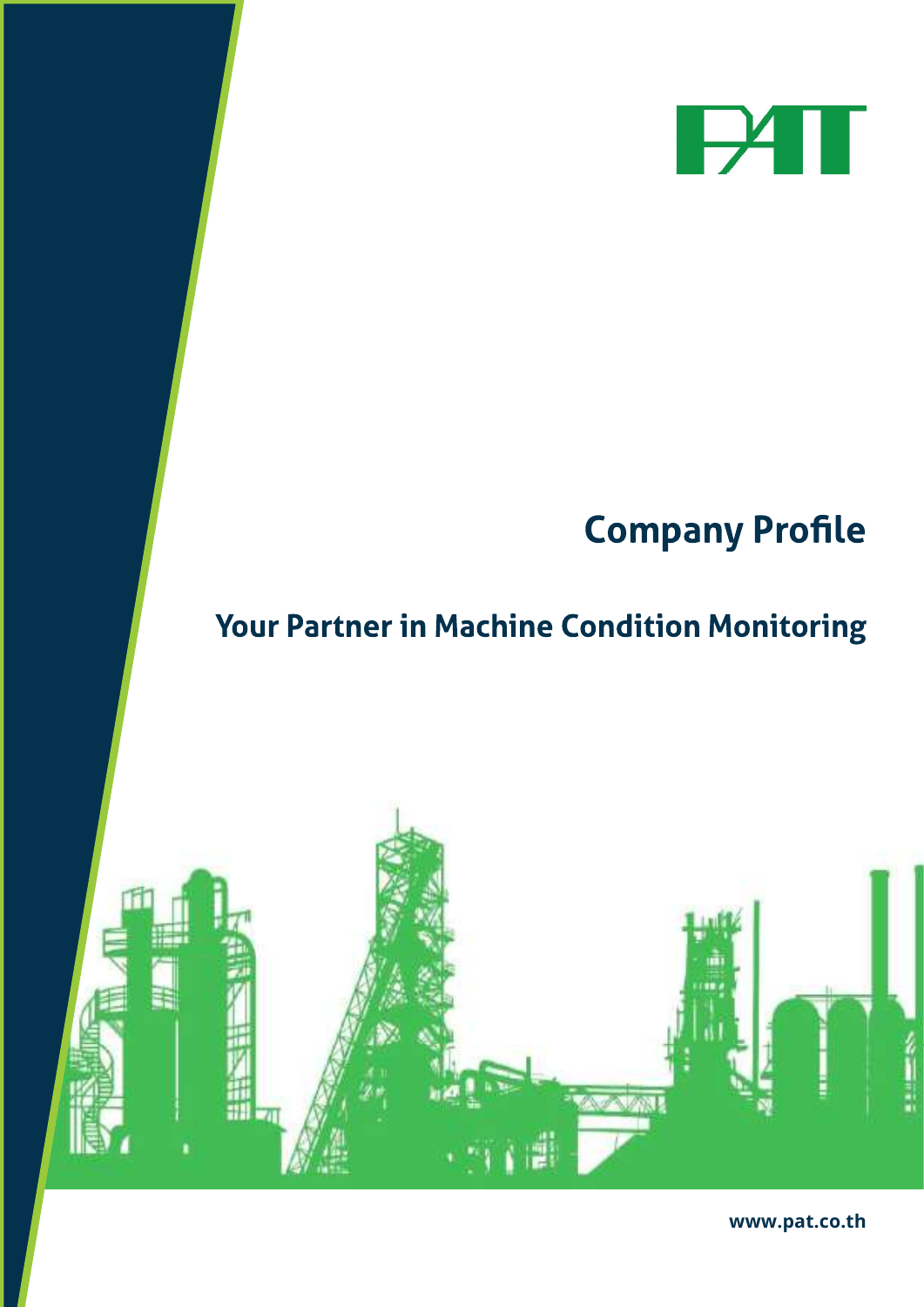## **Table of Contents**

**Our Company** 

**Our Product** 

**Our Team Expert** 

**Our Strategy Expert** 

### **Company Information:**

Company Name : P & A Technology Company Limited

Address : 24 Soi Kanchanapisek 0010 Yak 2 Bangkhae Bangkok, Thailand 10160

Email : info@pat.co.th

Website : www.pat.co.th

Phone : +66 2 454 2478

Fax : +66 2 454 2477

### **Company Contacts:**

| Email                    | Managing Director: Tananat Nimmahnpatcharin<br>: tananat@pat.co.th |
|--------------------------|--------------------------------------------------------------------|
| General Manager<br>Email | : Wasinee Nimmahnpatcharin<br>: wasinee@pat.co.th                  |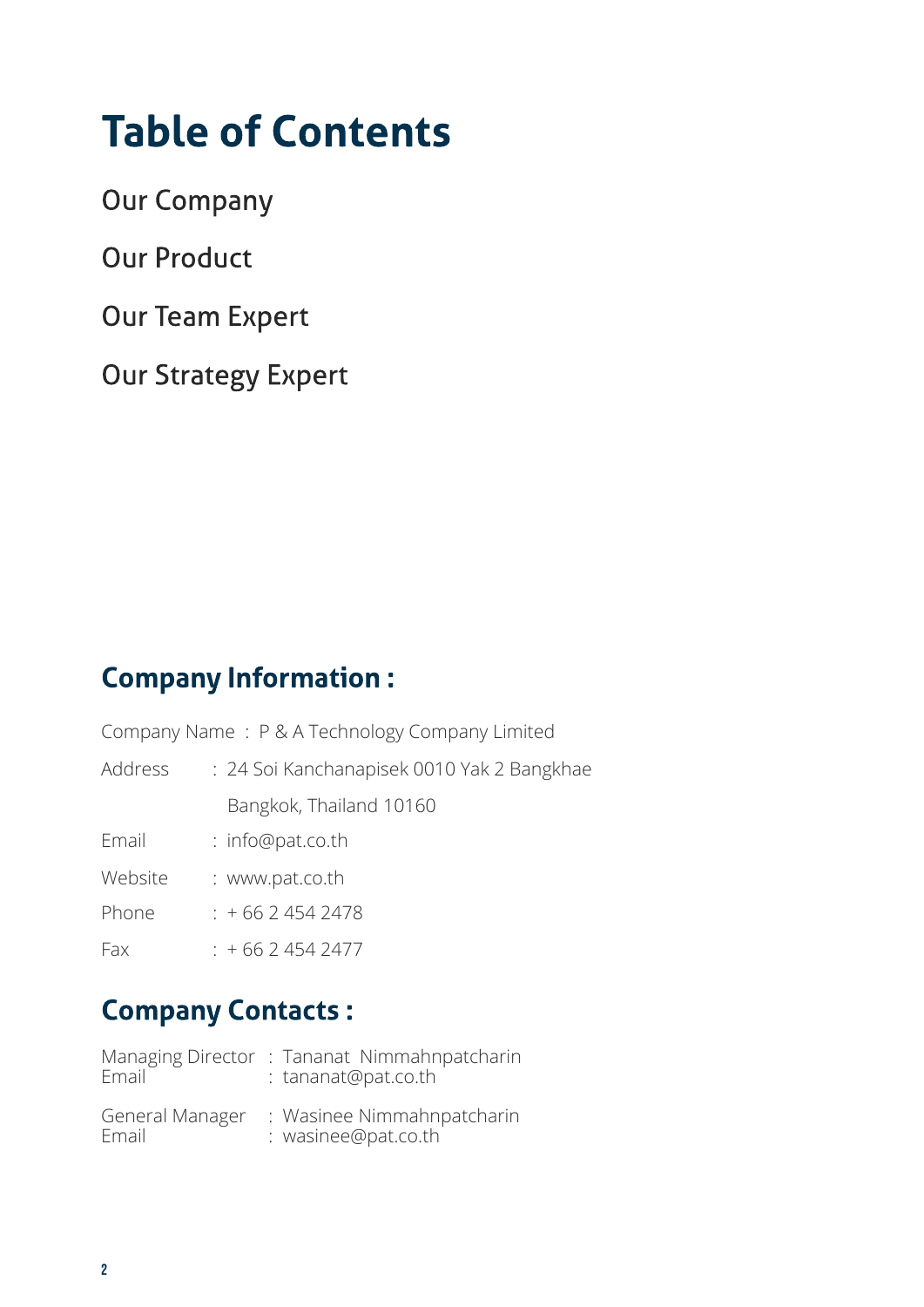# **Our Company**

### Innovative and highly specialized with more than 25 years of experience

P & A is one of the leading engineering companies in Thailand with a focus on predictive/proactive maintenance and environmental equipment. We started the operation in 1995. We partner with our customers in providing the right solutions for their requirements. We confirm high technological maturity and reliability of our products.

Our principle is the distributor of reliable products with high technology.

We explore for integrated products to fulfill our product line for every application and requirement.

Our success is driven by our team and their commitment to get results the right way – by operating responsibly, executing with excellence, applying innovative technologies for profitable growth.

To ensure high quality and continuous improvement of our service, our subsidiary company - CBMS Company Limited by a group of engineers with experienced background in instrumentation and plant maintenance services - supporting customers with training, inspection and maintenance programmes.

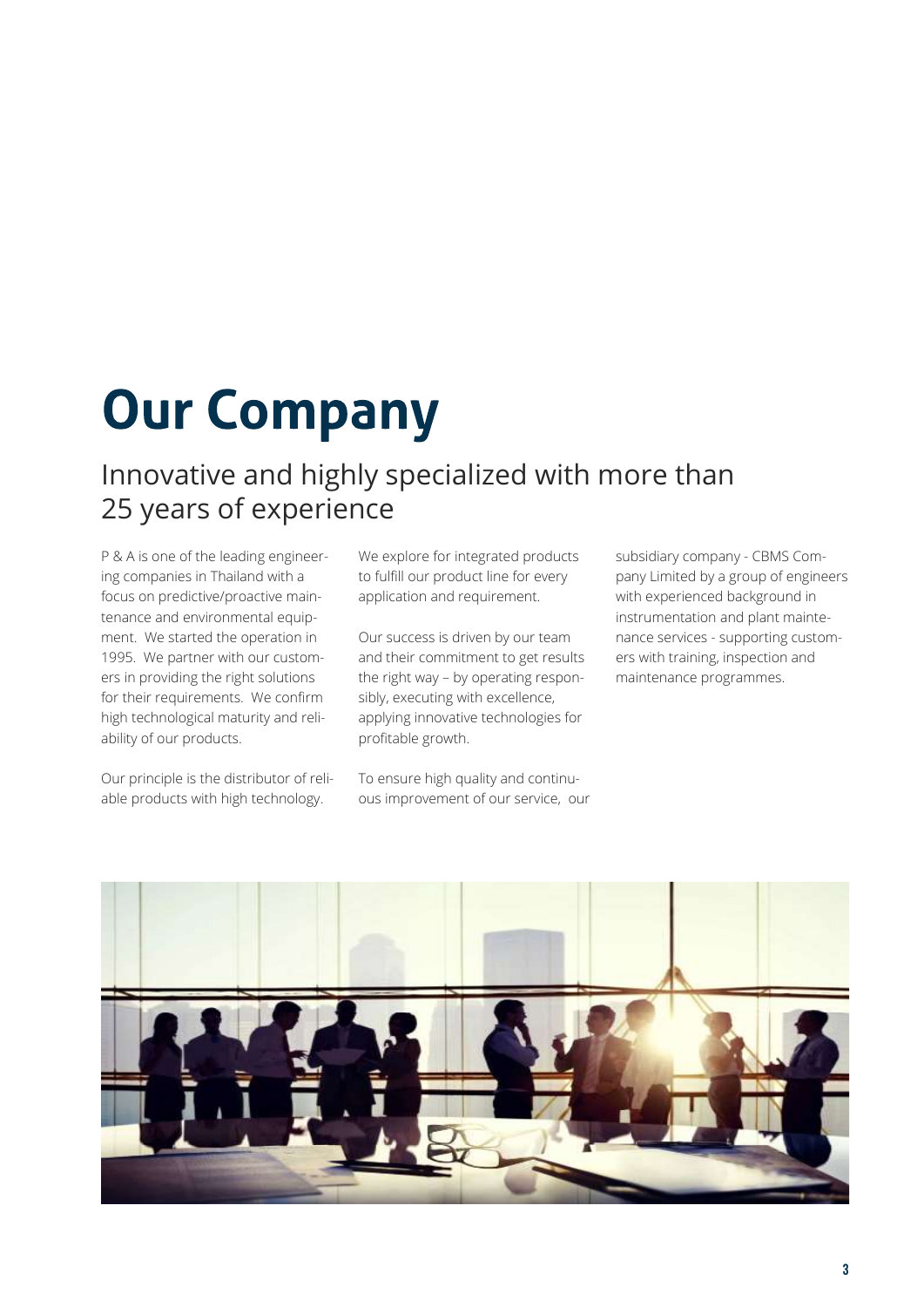# **Our Products**

For more information, please visit www.pat.co.th or info@pat.co.th



#### **Vibration / Shock pulse**

The SPM - Leonova Diamond is a portable instrument for condition measurement in rough industrial surroundings. This heavy-duty yet sophisticated instrument brings powerful analysis and troubleshooting capabilities to your condition monitoring program. Wherever measuring route efficiency is a priority.



#### **Laser alignment**

The Easy-Laser is a laser based measurement and alignment system. The products made to quickly and accurately perform measurement and align machines for alignments in all types of industry. Incorrectly aligned shafts and the consequences of this are behind more than 50 % of all malfunctions in rotating machines.



#### **Oil condition monitoring**

The PAMAS SBSS is a particle counting system for batch sampling. The PAMAS SBSS is the standard instrument used as a reference in many testing labs. High accuracy and repeatability, fast purging and back flush possibility are the key benefits of the system.



#### **Transformer Oil**

Transformer Oil Purification Systems Present and future transformer ratings require high quality and high purity insulating oils at the point of use. The increasing voltage and rating of the modern transformer and electrical apparatus results in greater electrical stress in insulating material and fluids.



#### **Infrared Camera**

The SATIR has been designed with the user in mind to ensure that it is simple to use while delivering a high quality image. HotFind series cameras are optimized for use in tough factory working environments. It can withstand vibration, dust and water, fully certified to meet IP54 encapsulation.



#### **SF6 Analyzer**

The EMT asserolyz-IR brings interference free laboratory performance tothe field. Weighing 1.8 kg (<4 lb) the asserolyz-IR is the lightest and most portable SF6 analyser in the world. Measuring from 3 to 8 gases simultaneously including operating as ppm SF6 leak detector, the asserolyz-IR truly is the most advanced SF6 analyser in the world today.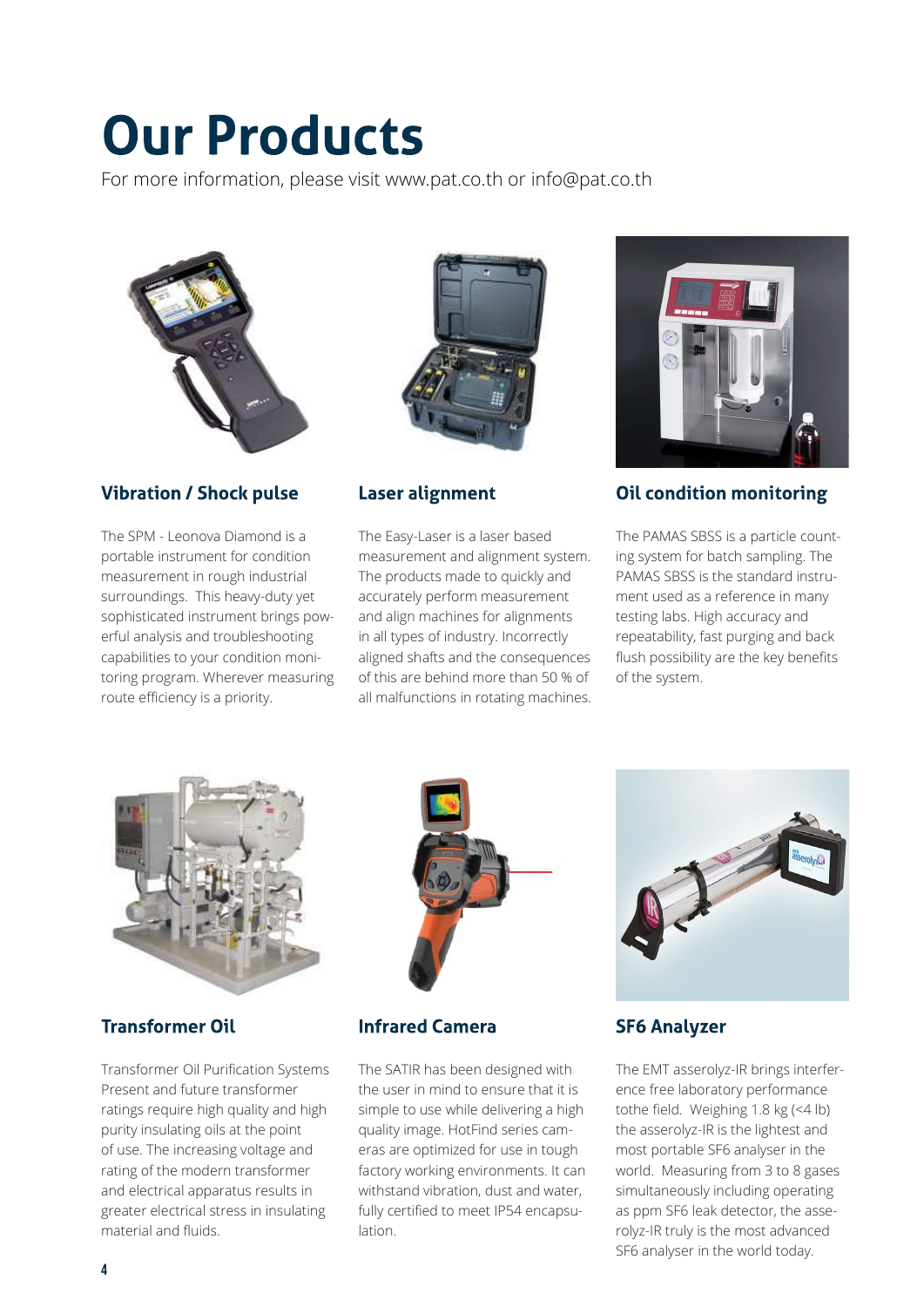# **Our Products**

For more information, please visit www.pat.co.th or info@pat.co.th



#### **Gas Detector**

VOC Gas detector is a Photoionisation Detection (PID) for Volatile Organic Compounds (VOCs)VOC PID Gas Detectors. Our portfolio of handheld, portable and fixed PID gas detectors rapidly and accurately detect VOCs from 1 ppb – 20,000 ppm, a range unmatched by other PID gas detectors on the market.



#### **Borescope**

The Videoscopes and Fiberscopes for internal inspection to measure the size of the cracks or abnormal of the equipment. It is portable comes with expert probes with interchangeable distal tips, integrated image recording and joystick articulation control.



#### **Coating Thickness**

The world's first and only portable coating thickness tester with an integrated printer, the 200 provides the complete solution where statistics and hard-copy documentation are required. The LZ-200J is a portable coating thickness tester equipped with electromagnetic and eddy-current testing methods and an internal printer.

### **More Information About Product:**

Each product category, there are various product model to serve our customers' requirements. Please send email to info@pat.co.th to receive our catalog. When you request a catalog, you'll also receive sales promotion and the latest news from P & A Technology.